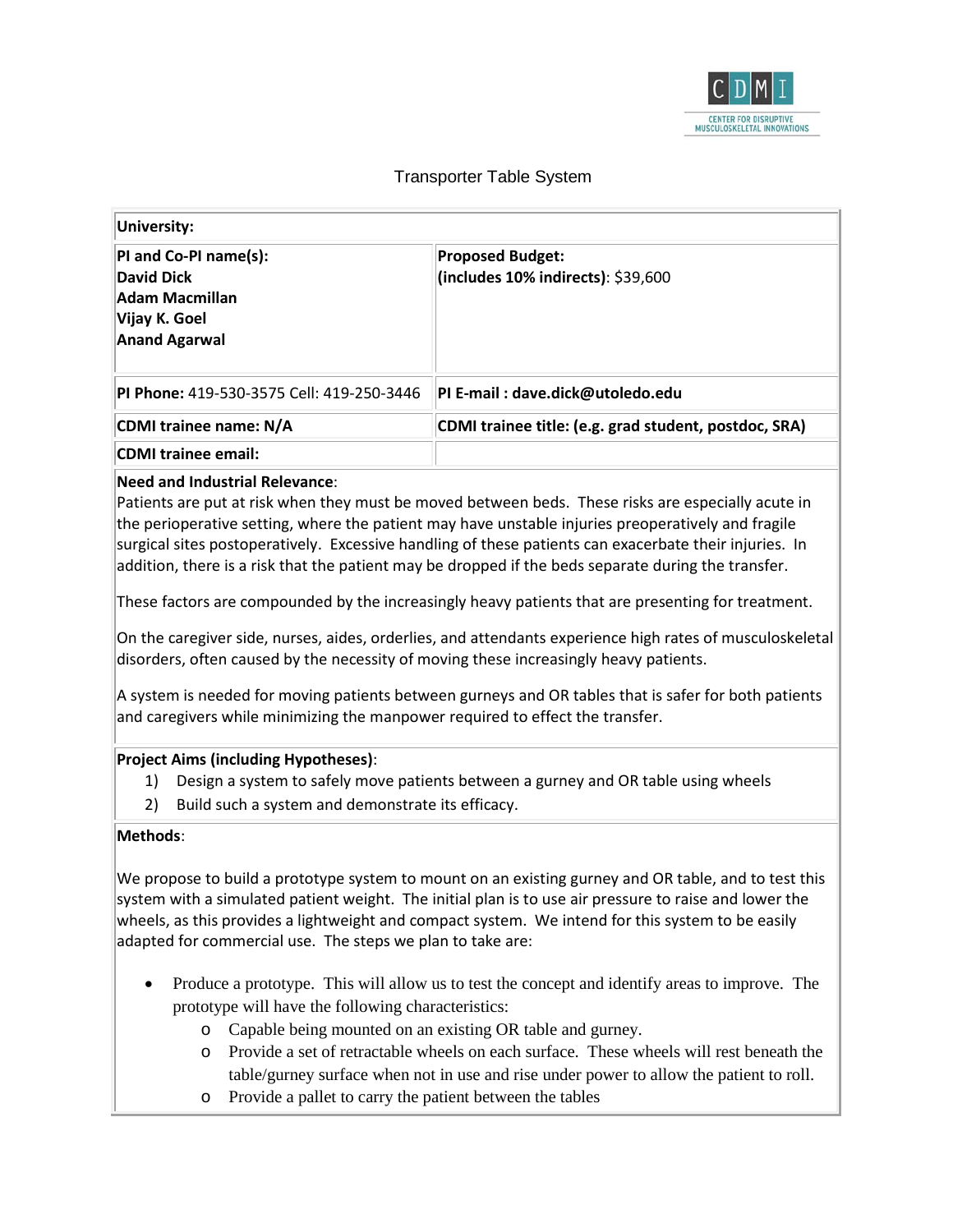- o Provide positive locks to prevent the pallet from moving unless deactivated by the user
- o Provide a system to lock the gurney and table together during the transfer
- o Provide means to direct the movement of the pallet to prevent skewing.
- o Provide continued access to existing gurney and table features such as accessory rails and guard rails.
- Evaluate the prototype in terms of ease of use, safety, and aesthetics:
	- o Demonstrate that the system will function at the design patient weight
	- o Demonstrate that patient transfers can be done safely at this weight.
	- o Measure the effort required to effect the transfer.
	- o Seek input form OR personnel with experience in patient transfers.

## **Milestones**:

- Provide a CAD model of a proposed design
- Produce a prototype.
- Evaluate the prototype.

## **Deliverables (must include)**:

Quarterly presentation updates:

- December 2017 conference call
- Spring 2018 Spring Symposium @ UT (conference call option for non-UT teams)
- June 2018 conference call
- September 2018 Fall Symposium @ UCSF (conference call option for non-UCSF teams)

Final written report including results – November 2, 2018

Specific work product::

- October 2017 Solid model of design
- November 2018 Prototype
- June 2018 Prototype evaluation complete

## **General Budget Outline**:

| Personnel           | \$ | 20,000 |
|---------------------|----|--------|
| <b>Supplies</b>     | \$ | 16,000 |
| <b>Total Direct</b> | Ś  | 36,000 |
| Indirects (10%)     | S  | 3,600  |
| Total               | S  | 39,600 |